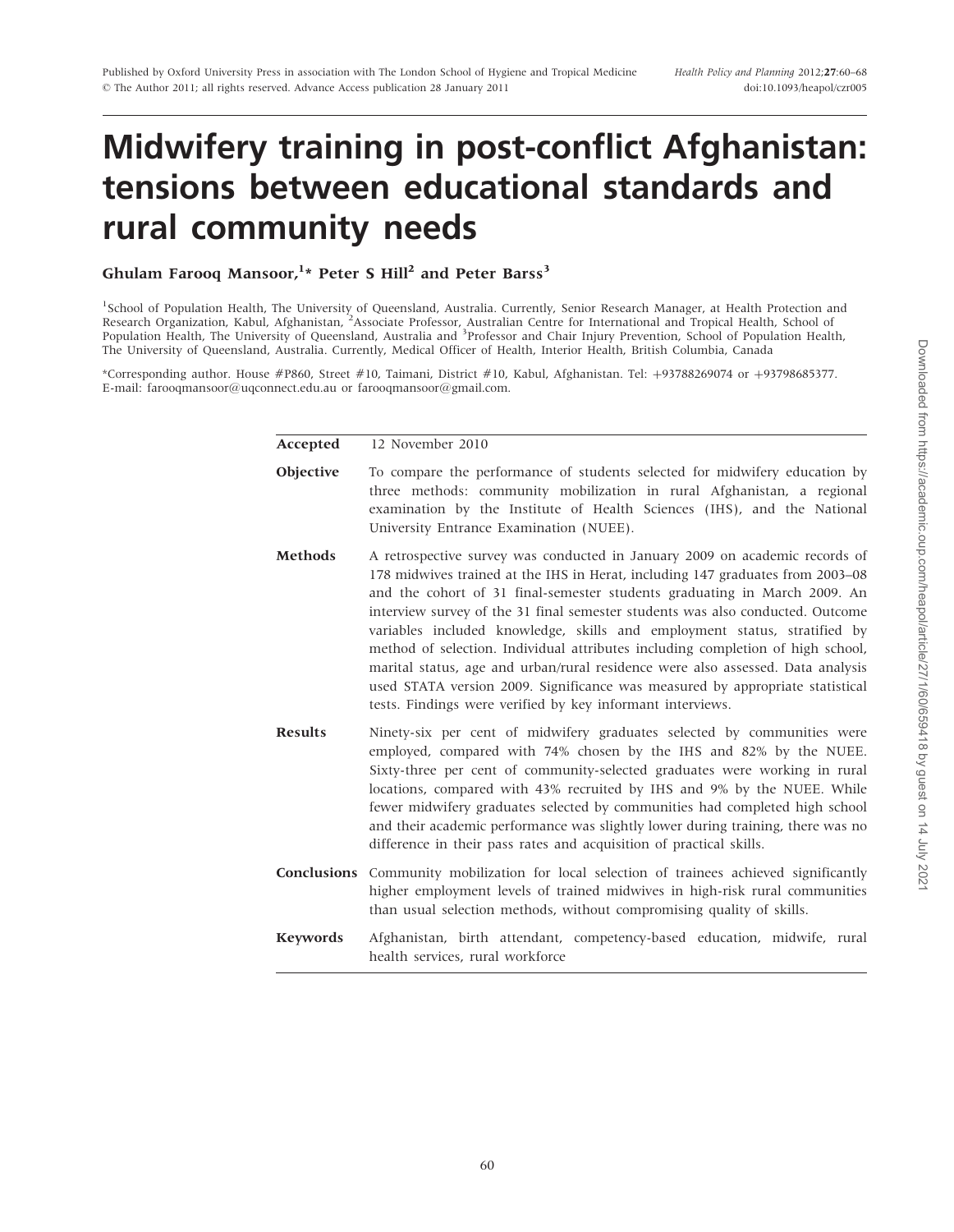# KEY MESSAGES

- $\bullet$  Midwifery students recruited by community mobilization performed similarly to those recruited through the Institute of Health Sciences and the National University Entrance Examination in completing their training, examination pass rates and acquisition of practical skills, despite most of the community recruits having less than 12 years of schooling.
- $\bullet$  With respect to the priority issue for the health workforce (deployment to rural areas of need), community recruits outperformed the other two recruitment groups.
- $\bullet$  A collaborative approach between the Ministry of Public Health and the Ministry of Higher Education, recognizing both workforce requirements and educational standards, is needed to meet obstetric needs of rural populations.

# Introduction

The importance of skilled birth attendants (SBAs) in reducing maternal mortality was acknowledged at the launch of the Safe Motherhood Initiative in 1987 (Mahler 1987). This was reaffirmed in the fifth Millennium Development Goal (MDG) of a 75% reduction in maternal mortality by 2015. Training of SBAs was re-emphasized as progress towards this goal lagged drastically in low-income countries (UNFPA 2004; PAI 2007).

Although not all skilled birth attendants can be called midwives, all midwives should, when trained properly, possess the necessary skills and abilities to function as skilled birth attendants. Skilled midwifes are key to safe pregnancy and childbirth and to reaching MDG-5 and MDG-4 (UNFPA 2007). According to the World Health Organization (WHO), the International Federation of Gynaecology and Obstetricians (IFGO), and the International Midwifery Association (IMA), a midwife:

''is a person who, having been regularly admitted to a midwifery educational program duly recognized in the country in which it is located, has successfully completed the prescribed course of studies in midwifery and has acquired the requisite qualifications to be registered and/or legally licensed to practice midwifery. She must be able to give the necessary supervision, care and advice to women during pregnancy, labor and the postpartum period, to conduct deliveries on her own responsibility and to care for the newborn and the infant. This care includes preventative measures, the detection of abnormal conditions in mother and child, the procurement of medical assistance and the execution of emergency measures in the absence of medical help. She has an important task in health counseling and education, not only for women, but also within the family and the community. The work should involve antenatal education and preparation for parenthood and extends to certain areas of gynecology, family planning and childcare. She may practice in hospitals, clinics, health units, domiciliary conditions or in any other service.'' (WHO 2007a)

Ensuring midwives' competence in essential obstetric care (EOC) and improving their sound decision-making skills have been key concerns for educators and are reflected in the development of methods such as competency-based training (Sullivan 1995; Penny and Murray 2000). However, in seeking to reduce maternal mortality in least-developed countries, this needs to be complemented by providing access to their care, through successful deployment to understaffed high-risk rural locations.

In Afghanistan, the maternal mortality ratio after 25 years of conflict was estimated at 1900 per 100 000 live births (WHO 2007b). The ratio ranged from 400 in the capital city of Kabul to 6500, the highest estimate ever recorded, in the remote rural district of Badakhshan. Among the causes is a severe shortage of female health care providers (UNICEF and CSO 2003; Bartlett et al. 2005). In 2002, only 25% of the 12 565 health workers in Ministry of Public Health (MoPH) facilities were female. Of these, only 199 were midwives, half of whom were based in Kabul (MoPH 2002).

The alarming shortage of SBAs has been addressed by training hospital midwives at the Institute of Health Sciences (IHS) campuses, and community midwives at provincial hospitals. Hospital midwives can work in hospitals and Comprehensive Health Centres. Community midwifery graduates are limited to Comprehensive Health Centres and Basic Health Centres, with outreach services to nearby villages. Development of a specialized midwifery workforce in preference to nurse midwives was a response to the policy priority of reducing maternal mortality. It also reflects a shift towards specialization of the health workforce (Currie et al. 2007; Fauveau et al. 2008).

The new midwifery curriculum uses competency-based training to develop key skills through a self-paced approach. This allows students of different educational levels to continue practicing until competency is achieved. In addition, the problem-solving approach encourages collaborative learning and improves decision making among all students, regardless of level of prior education (Penny and Murray 2000).

Curricula for hospital and community streams are similar. Both curricula aim to ensure mastery of core competencies to provide the entire continuum of care for pregnant mothers and newborn babies. However, selection criteria for student recruitment and duration of the training differ for the two streams. The hospital midwifery programme consists of four 17–week semesters (68 weeks), while community midwifery educational (CME) training is same length (68 weeks), but is taught over three 6-month phases.

Throughout Afghanistan from 2004 to 2009, international donors and the MoPH contracted out five IHS and 22 CME training programmes to non-governmental organizations (NGOs) (Currie et al. 2007). Herat has one of the five IHS campuses in the country, tasked with training hospital midwives for the five western provinces. According to MoPH midwifery education policy, IHSs train only hospital midwives. However, with no CME programme in Herat, the IHS uses the hospital midwifery curriculum to train additional midwives for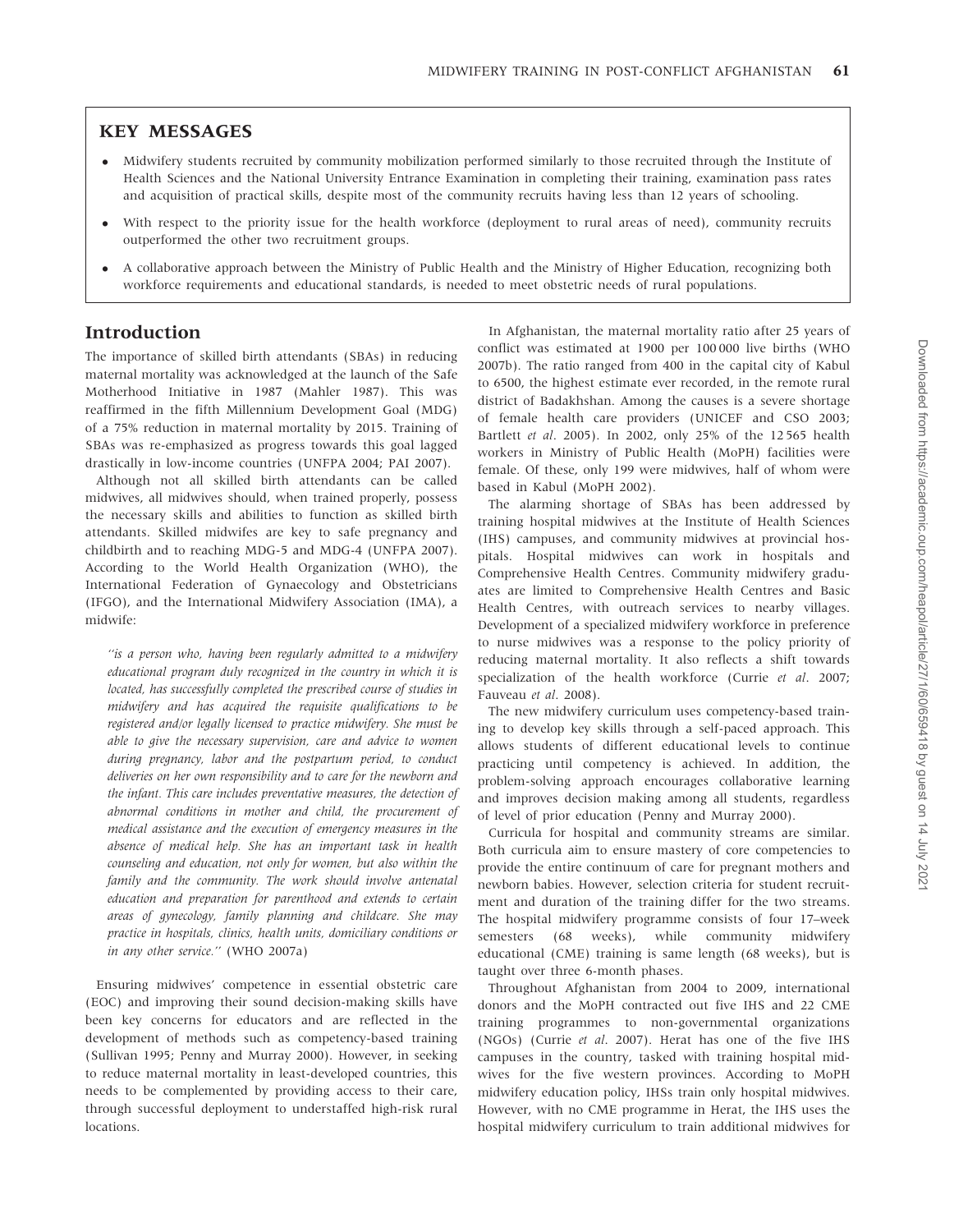more than 70 health clinics (Comprehensive Health Centres and Basic Health Centres) in Herat's rural provincial districts.

With a view to increasing rural recruitment during the post-Taliban period, when few women had high-school qualifications, between 2003 and 2009 the Herat IHS selected midwifery students by three methods. The first two methods included the usual regional selection of high-school graduates by the IHS and nationally by the Ministry of Higher Education (MoHE). The IHS had its own examination at sub-national level, and some effort was made to consider rural needs. The MoHE used the National University Entrance Examination (NUEE), a general examination for all high-school graduates, which selects students based only on examination results, and does not consider rural needs. Furthermore, since this examination is usually given in major cities, most rural women are unlikely to attend even if they have managed to complete high school.

The third recruitment method was selection of students from rural areas through a process of community mobilization. Most had fewer than the 12 years of high-school education required for graduation, consistent with the generally low levels of rural female education. While community recruitment targeted rural workforce needs, tensions arose over perceived compromises of educational standards within the educational sector. Hence the broader selection criterion of 9 to 12 years schooling for admission to IHS hospital midwifery training was discontinued in 2008, and the requirement of high-school graduation reintroduced, with students selected either through the NUEE or by IHS (MoPH 2005a). Because of a shortage of high-school graduates in rural areas and unwillingness of city women to travel and work there, this policy change has resulted in lower intake from, and deployment to, rural locations. The community midwifery programmes in provincial hospitals also changed their selection criterion in 2008, from 6 to 9 years of school to 9 to 12 years.

No evaluation has been conducted to assess the outcomes for these different selection methods. Pertinent outcomes include both academic performance and the key issue of deployment to rural health facilities where midwives are most needed. This study aimed to compare success in acquisition of knowledge and skills and post-graduation employment by method of selection for the IHS midwifery programme in Herat. The research has assumed added importance due to the reintroduction of high-school graduation as an admission requirement to the IHS, for the stated reason of graduating more highly educated midwives.

# Methods

## Study dates and population

Field work was completed during January 2009. The main study population consisted of a census of all 178 students enrolled in the Herat midwifery education programme between 2003 and 2008, including those about to graduate in March 2009. The latter subgroup consisted of the cohort of 31 students in their final semester. The study assessed and analysed records available at the IHS for all 178 students. The 31 students still in training were also assessed by a self-administered questionnaire; due to logistic and financial constraints it was not

feasible to contact graduates. For comparison and analysis, students were stratified by selection method. Many communityselected students had not completed high school, and most were from rural areas 60–200 kms from a major city. IHS-selected students were mainly high-school graduates, usually from urban areas; however, they had signed an agreement with IHS to move to rural areas upon graduation. University-selected students were mainly from urban areas, but not required by the MoHE to sign a service agreement with the IHS. Key informants were interviewed in their local language by the principle investigator (PI); these included staff from the provincial health directorate, IHS management and faculty, and staff from key NGOs involved in midwifery training programmes in Herat. The interviews were continued until data saturation was reached, with no further information being obtained in additional interviews.

## Assessment of knowledge acquisition by the IHS

The first semester of midwifery training focused on pre-clinical topics. The following three dealt with obstetric and newborn care, and family planning. Knowledge was verified each semester by formative and summative evaluations, with a 50% passing grade for all para-clinical subjects in the first semester and 70% in clinical subjects in the succeeding three semesters. Students failing a test were retested each semester.

#### Assessment of skills acquisition by the IHS

There were 28 core midwifery skills that every midwife, hospital or community should acquire. Competency was developed during three semesters of practice on models and on real patients. Students unable to achieve competency in all skills were given extra practice time after the final semester until they gained competency in all. Performance was assessed by the institution during the formal training period. Graduates from the Herat IHS were called hospital midwives, although many were meant to work in rural areas, as for CME graduates trained at provincial hospitals.

#### Study design and methods

A retrospective analysis of institutional records for all graduates and final semester students about to graduate was completed. In addition, a cross-sectional survey was done of the latter group. Key informant interviews were also used, mainly to verify survey results.

#### Participant selection, data management

Student records of the 178 trainees were reviewed and data extracted for demographics, selection method, performance in knowledge and skills, and deployment status and location. The 31 students about to graduate completed a questionnaire survey to assess factors related to selection and deployment to rural or urban facilities. Further insight into findings was sought by key informant interviews using semi-structured open-ended questions, audio-taped in their local languages. Data were entered into a spreadsheet by an IHS employee and the PI, and re-verified by a third IHS employee.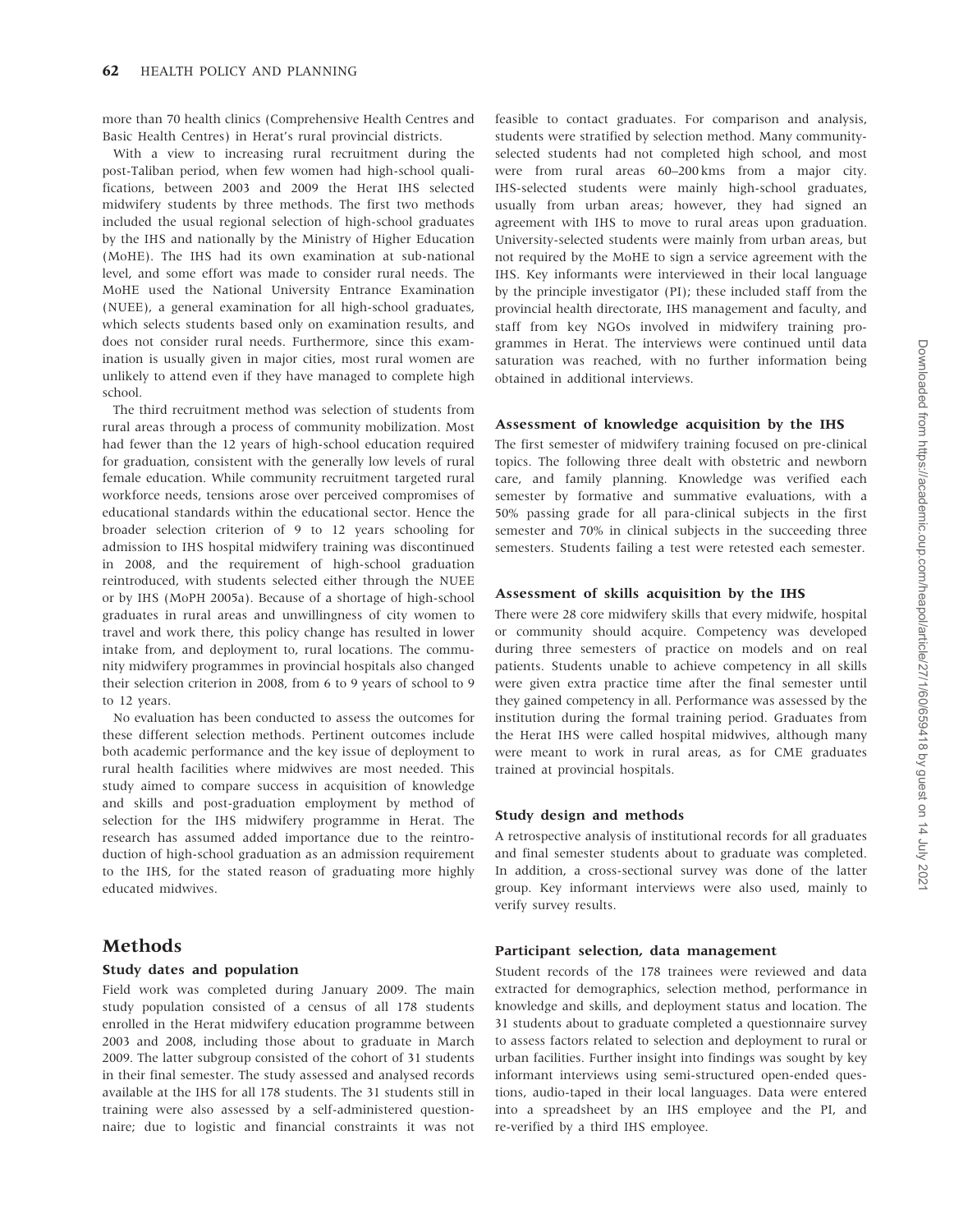## Data analysis

Frequencies and cross tabulations were used to assess factors potentially associated with outcomes. Significance was verified using chi-square for homogeneity, two sample t-tests and one-way ANOVA, as appropriate. The STATA statistical package, version 2009, was used for analysis. Qualitative interviews were transcribed to English by the principle investigator after repeated listening to the recorded interviews; back translation of the interviews into the original language was verified by the interviewees. Data were then analysed using Kruger's method of framework analysis and key themes extracted (Rabiee 2004).

#### Ethical clearance

The study protocol was approved by the ethics committee of the University of Queensland. Approval of the local provincial health director was obtained for data collection from the different sources. An information sheet and a consent form describing study aims and confirming voluntary participation unrelated to training outcomes were translated into the local language and provided to students being interviewed. Verbal consent of key informants was sought before recording interviews.

# Results

Of 178 total enrolments in the training programme between 2003 and 2008, 50 had been chosen by their community, 69 by IHS examination and 59 by the NUEE. A total of 139 students had already graduated from IHS midwifery training and 31 were about to graduate at the time of assessment. Another eight had failed, transferred elsewhere or quit; of these two had been recruited through community mobilization and three each by IHS examination and NUEE. Records of all 139 graduates and 31 graduating students were reviewed. Of the latter, 97% (30/31) participated in the questionnaire survey. The eight students who had failed, transferred to other places or quit the midwifery programme were excluded. Key informants interviewed included eight faculty and managers from the IHS, and NGO representatives involved in technical and administrative support of the midwifery programme.

# Analysis of student records for 2003–09 of the midwifery training programme

#### Attributes of students

Of 170 students, 28% ( $n = 48$ ) had been enrolled by community mobilization, 39% (66) by the IHS and 33% (56) by NUEE. Students chosen by their communities were mainly from rural areas and most had not completed grade 12 (Table 1). IHS recruits were mainly urban or semiurban and about three-quarters were high-school graduates, but more were from rural areas than the NUEE group, who were mainly urban and all high-school graduates. These differences in residence and in prior schooling among the three groups were highly significant  $(P < 0.001)$ .

#### Knowledge and skills acquisition

Knowledge scores differed significantly between community and NUEE students, but not between community and IHS students. However, there were no differences among the groups in pass rates on first attempt at examinations during all four semesters (Table 1). Furthermore, there were no differences in mastery of practical skills on models or on patients among the three recruitment groups. Prior educational level was positively associated with knowledge performance scores and development of competency in midwifery skills on patients. Nevertheless, while high-school graduates did score higher than non-graduates, their pass rates were similar (Table 2). Married students had lower scores and pass rates than unmarried; however, with average score as a dichotomous variable (fail and pass) and adjustment by logistic regression for prior education, enrolment method and marital status, the difference was not significant. Community students performed more consistently, i.e. with less variability among them in scores achieved and acquisition of practical skills, than those selected by the other two methods (Table 1, standard deviations, and Figure 1, box plots). Some students from the NUEE had high scores and achieved a high number of skills while others scored lower and obtained a low number of skills.

#### Attendance at deliveries

Non-high-school graduates attended an average of 39 (95% CI; 36, 43) deliveries compared with 57 (95% CI: 53, 62) for graduates.

#### Deployment and location

Community recruits were 96% employed, including 63% in rural areas, compared with 74% employment, 43% rural, for IHS recruits, and 82%, 9% rural, for NUEE (Table 1). There were only two unemployed community-selected midwives, and both had left Afghanistan for family reasons. Employment of midwives was inversely correlated with prior education, with more non-high-school graduates employed than graduates (OR 7; 95% CI: 2, 32). When adjusted for selection method and age, prior education still had marginally significant inverse association with employment (OR 6; 95% CI: 1, 28).

#### Questionnaire survey of the 2009 graduating cohort

The 2009 students about to graduate had all completed high school. Out of 30, 77% (23) had enrolled through the IHS, 20% (6) through NUEE and only one by community mobilization. As for residence, 66% (22) came from Herat city, 17% (4) from semi-urban areas and 17% (4) from rural areas.

Post-graduation employment and reasons for non-employment Of the 2009 graduating cohort, only 40% (12/30) had found employment to join after graduation. This included the single student selected by her community, 11 of the 23 IHS recruits and none of the six NUEE recruits. As for employment prospects by location of residence, 100% of rural residents and only 27% of urban had been offered jobs.

Of the 60% (18) of students reporting no work yet confirmed, 33% (6) indicated that this was linked to having enrolled through the NUEE, since no bond or service obligation was required at enrolment. A further 50% (9) of students, all IHS selected, reported having signed agreements to work in semi-urban areas; however, there were no vacant positions in such locations. Finally, 17% (3) of city students who had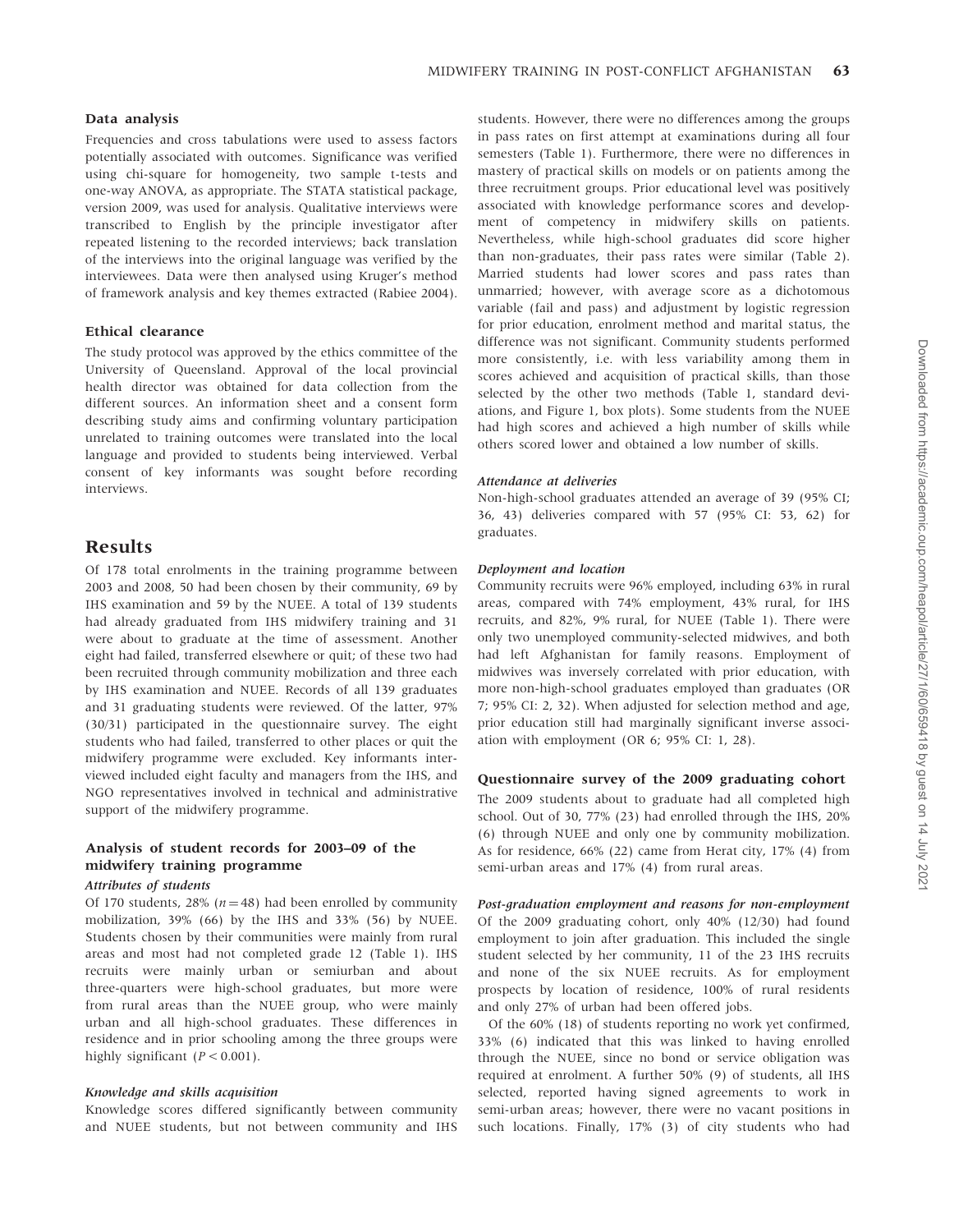| Variable                         | Categories            | Type of recruitment <sup>a</sup> |              |               |                 |                        |
|----------------------------------|-----------------------|----------------------------------|--------------|---------------|-----------------|------------------------|
|                                  |                       | Community $(n=48)$               | IHS $(n=66)$ | NUEE $(n=56)$ | Total $(n=170)$ |                        |
| Personal attributes of graduates |                       |                                  |              |               |                 |                        |
| Age                              | Mean, SD              | 22(5)                            | 23(5)        | 21(3)         | 22(5)           | $0.871^{b}$            |
| Marital status <sup>d</sup>      | Married               | 30 $(63%)$                       | 44 (67%)     | 22 (39%)      | 96 (56%)        | 0.006 <sup>c</sup>     |
| Prior schooling                  | $<$ 12 years          | 35 (73%)                         | 17(26%)      | $\mathbf{0}$  | 52 (31%)        | $< 0.001$ <sup>c</sup> |
| Residence                        | Urban                 | 1(2%)                            | 29 (44%)     | 39 (70%)      | 69 (41%)        | $< 0.001$ <sup>c</sup> |
|                                  | Semi-urban            | 16(33%)                          | 16 $(24%)$   | 10(18%)       | 42 (25%)        |                        |
|                                  | Rural <sup>e</sup>    | 31(65%)                          | 21 (32%)     | 7(12%)        | 59 (35%)        |                        |
| <b>Performance indicators</b>    |                       |                                  |              |               |                 |                        |
| Scores                           | Mean, SD              | 76 (12)                          | 79 (11)      | 82 (11)       | 79 (12)         | $0.027$ ti             |
| Pass on first attempt            | Number, %             | 29 (60%)                         | 42 (64%)     | 41 (73%)      | $112(66\%)$     | 0.36 <sup>c</sup>      |
| No. of skills achieved           | On models: mean, SD   | 28(0.5)                          | 27(2)        | 27(1)         | 27(1.4)         | $0.680^{b}$            |
|                                  | On patients: mean, SD | 18(4)                            | 18(6)        | 18(5)         | 18(5)           | $0.870^{b}$            |
| No. of deliveries attended       | Mean, SD              | 47 (22)                          | 54 (22)      | 54 (22)       | 52 (22)         | 0.715                  |
| Deployment status and location   |                       |                                  |              |               |                 |                        |
| Employed                         | Urban                 | 4(9%)                            | 17(35%)      | 24 (52%)      | 45 (32%)        | $< 0.001$ <sup>c</sup> |
|                                  | Semi-urban            | 13(28%)                          | 11(22%)      | 18 (39%)      | 42 (30%)        |                        |
|                                  | Rural <sup>e</sup>    | 29 (63%)                         | 21 (43%)     | 4(9%)         | 54 (38%)        |                        |
| Unemployed                       | Unemployed            | 2 $(4%)$                         | 17(26%)      | 10(18%)       | 29 (17%)        | $0.010^{c}$            |

Table 1 Midwifery graduates by source of recruitment, and by personal attributes, deployment and performance indicators. Midwifery training programme, Herat, Afghanistan, 2003–09 ( $n = 170$ )

Notes: <sup>a</sup>Community = chosen by the community, IHS = chosen by the Institute of Health Sciences; NUEE = chosen by National University Entrance Examinations.

b<sub>One-way</sub> ANOVA (testing homogeneity among three groups).

c Chi-square (testing homogeneity among three groups).

<sup>d</sup>All other students were single; percentages rounded; hence some columns do not total 100%.

e Rural areas were 60–200 km away from a major city.

initially agreed to work in rural areas upon graduation were now unwilling to go to a rural area, reporting security concerns.

#### Reported factors affecting deployment

The 12 students with an identified place to work were asked about the most important factors facilitating their deployment. Belonging to the same community and residing in an extended family providing support and protection in rural areas were reported by 58% (7), a bonded obligation to the IHS by 33% (4), and the higher salary in rural areas by 9% (1). Regarding concerns about future work, lack of security was cited by 42% as most important, while the remaining 58% reported other concerns including lack of medical equipment, proper schools for children and poor living conditions.

## Perceptions on community mobilization for midwifery education

The graduating cohort students were asked their opinions on appropriate selection criteria for midwifery training. Although 97% were high-school graduates chosen by methods other than community mobilization, their responses were divided with 56% stating that being from the community and selected on the basis of community need were most important, while the remaining 44% identified graduation from high school as the key criterion for recruitment. As for motivating women from rural areas to enrol in midwifery training, 80% identified

financial assistance together with family permission and support as the two most important factors.

#### Perceptions of motivators to work in rural areas

The graduating students were asked their opinions on motivators for city midwives to work in rural areas. Security together with family permission and accompaniment to the rural area were noted by 90% as the two most important factors. The remaining students mentioned availability of schools for children, proper living conditions and higher pay as most important.

#### Key informant interviews

The main finding from key informants was that community students' expectation of employment in rural areas gave them greater motivation to acquire practical skills.

# **Discussion**

## Overview of findings

Students recruited by community mobilization performed similarly to those recruited through IHS and NUEE in completing their training, pass rates on examinations and acquisition of practical skills, even though most of the community recruits entered midwifery training with less than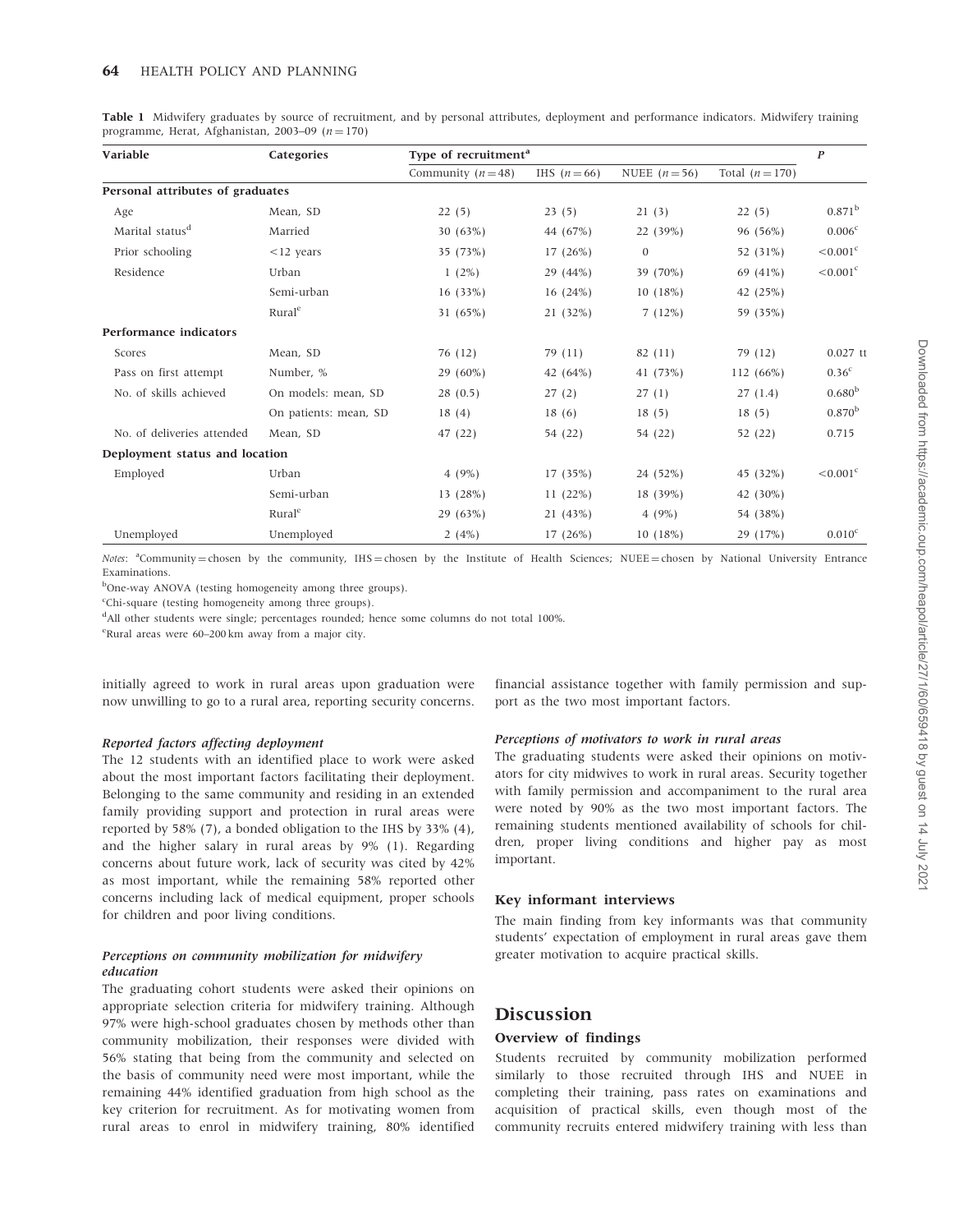| Table 2 Performance in knowledge and skills acquisition and deployment by personal attributes of midwifery |  |  |
|------------------------------------------------------------------------------------------------------------|--|--|
| graduates. Midwifery training programme, Herat, Afghanistan, 2003–09 ( $n = 170$ )                         |  |  |

| <b>Variables</b>                   | $\boldsymbol{n}$ |              |                |            | $\boldsymbol{P}$     |
|------------------------------------|------------------|--------------|----------------|------------|----------------------|
| Knowledge score                    |                  | Mean         | <b>SD</b>      | 95% CI     |                      |
| a. By marital status               |                  |              |                |            |                      |
| Single                             | 74               | 82           | 10             | 80, 84     | 0.003 <sup>a</sup>   |
| Married                            | 96               | 77           | 12             | 74, 79     |                      |
| b. By prior education              |                  |              |                |            |                      |
| $<$ 12 years                       | 52               | 74           | 12             | 71, 78     | $0.0004^{\rm a}$     |
| $\geq$ 12 years                    | 118              | 81           | 11             | 79, 83     |                      |
| Pass rate in knowledge assessment  |                  | No. passed   |                | % passed   |                      |
| a. By marital status               |                  |              |                |            |                      |
| Single                             | 74               | 55           |                | 74%        | $0.042^{\rm b}$      |
| Married                            | 96               | 57           |                | 59%        |                      |
| b. By prior education              |                  |              |                |            |                      |
| $<$ 12 years                       | 52               | 29           |                | 56%        | $0.065^{\rm b}$      |
| $\geq$ 12 years                    | 118              | 83           |                | 70%        |                      |
| Skills achieved by prior education |                  | Mean         | <b>SD</b>      | 95% CI     |                      |
| a. On patients                     |                  |              |                |            |                      |
| $<$ 12 years                       | 52               | 15           | 5              | 14, 17     | < 0.001 <sup>a</sup> |
| $\geq$ 12 years                    | 118              | 19           | 5              | 18, 20     |                      |
| b. On models                       |                  |              |                |            |                      |
| $<$ 12 years                       | 52               | 26.6         | 1.3            | 26.3, 27   | 0.002 <sup>a</sup>   |
| $\geq$ 12 years                    | 118              | 27.4         | 1.4            | 27.1, 27.6 |                      |
| c. No. of deliveries attended      |                  |              |                |            |                      |
| $<$ 12 years                       | 52               | 39           | 14             | 36, 43     | < 0.001 <sup>a</sup> |
| $\geq$ 12 years                    | 118              | 58           | 23             | 53, 62     |                      |
| Deployment                         |                  | Mean         | <b>SD</b>      | 95% CI     |                      |
| a. By age in years                 |                  |              |                |            |                      |
| Employed                           | 141              | 21           | $\overline{4}$ | 21, 22     | 0.002 <sup>a</sup>   |
| Unemployed                         | 29               | 24           | 6              | 22, 27     |                      |
|                                    |                  | No. employed |                | % employed |                      |
| b. By prior education              |                  |              |                |            |                      |
| $<$ 12 years                       | 52               | 50           |                | 96%        | $0.042^{\rm b}$      |
| $\geq$ 12 years                    | 118              | 91           |                | 77%        |                      |

Notes: <sup>a</sup>t-test; <sup>b</sup>chi-square test.

12 years of schooling. While community recruits slightly underperformed on theoretical knowledge, their practical performance was equal to the others, and more consistent among students. With respect to the priority issue for the health workforce—deployment to rural areas of need—community recruits outperformed the others. This highlights the importance of including students from rural areas for the midwifery programme in sufficient numbers to meet rural needs. Their deployment to rural areas is much more feasible, fulfilling the MoPH objective of increasing access to maternal and newborn care in underserved areas.

The odds of being unemployed as a midwife were six times greater among recruits who entered with grade 12 education, i.e. (27/118) 23%, versus (2/52) 4% in those enrolled with less than 12 year education. This remained significant even when adjusted for potential confounders. This is not surprising since the more highly educated students were mainly from urban areas with few job openings, while the others had been selected by their rural communities with serious shortages of trained midwives. Similarly, unemployment in general was 4.5 times greater among urban residents compared with rural, 35% (24/ 69) versus 8% (5/59), probably reflecting urban job saturation and greater rural demand (see Table 2).

Although having completed high school is not in itself causal for unemployment, it may be associated with other factors that are: The status of midwifery has been low in many countries where the profession may not be well integrated into health services nor appropriately paid to compensate for irregular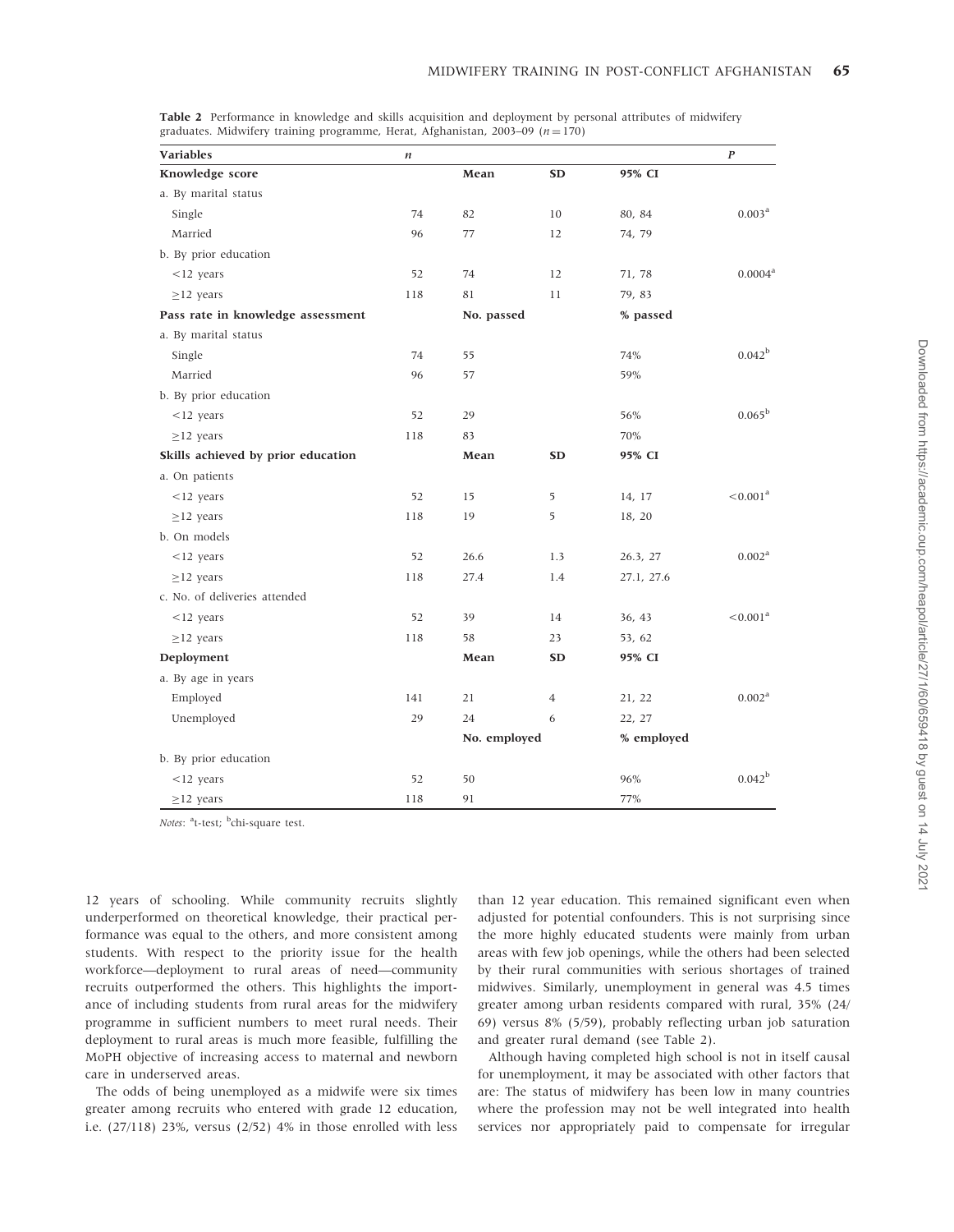

Figure 1 Achievement of competency in skills on models and patients by enrolment method. \*Midwifery training programme, Herat, Afghanistan, 2003–09 ( $n = 170$ ) Notes: \*Community = chosen by community; IHS = chosen by the Institute of Health Sciences; NUEE = chosen by National University Entrance Examinations.

hours and night work (Fox 1993; Rozario 1995; Lowis and McCaffery 2004). Examples include the United States, the United Kingdom, Bangladesh and India. A contrasting example of a country where midwifery commanded considerably greater respect is the Netherlands. In Asia, cultural beliefs in the pollution around childbirth have been a potent factor in deterring women of educated and wealthy families from midwifery. In Turkey, women who had not willingly chosen midwifery as a profession had higher scores of emotional burnout, while love for their work was protective (Alparslan and Doganer 2009).

Although the training of SBAs accords them greater status than that of mainly untrained traditional birth attendants (TBAs), in light of the foregoing considerations, random and exclusive selection of high-school graduates for midwifery on the basis of NUEE results would appear unwise. In Afghanistan, only 13% of women surveyed in 33 provinces of Afghanistan in 2004 had used an SBA (Mayhew et al. 2008). Women who lived less than 60 minutes from a health facility and near one with a female midwife had greater use of an SBA, further supporting the need for training women from rural areas with a shortage of SBAs.

Despite these realities, the IHS is currently constrained by MoHE recruitment policy and can only train high-school graduates, receiving students allocated via the NUEE rather than by their personal choice, who may or may not be interested in midwifery. Such students are not required to make any service commitment, nor are students qualifying via the IHS on the basis of completed high school and passing the IHS examination. Given the limitations of education in rural communities, most eligible candidates are now from urban areas. In contrast, formerly NGOs had challenged the MoPH selection criteria and when recruits with less than 12 years education were being accepted, recruited women from areas of great need, sponsored them for study and return to rural areas, and helped with rural deployment.

To overcome the lack of service by graduates, the IHS has insisted that students it selects must sign a bond to work in public health facilities upon graduation. This has proven ineffective because facilities in urban and semi-urban areas have a full complement of midwives, and because urban dwelling midwives are reluctant to move to rural areas. Such reluctance is due to perceived lack of security and of community support from extended family, or other reasons including cultural values such as Purdah (protection) and constraints on women's mobility (Moghadam 2002; Currie et al. 2007).

In order to motivate urban women to work in rural areas, the MoPH provides a hardship allowance of up to 250% of base salary (MoPH 2005b). Although this policy has had some success, clearly finance is not the only issue motivating health workers (Lehmann et al. 2008). In other countries, job security, recognition, better living conditions and other factors have been highlighted as key motivators for placement and retention in remote areas (Fort and Voltero 2004; Manongi et al. 2006; Henderson and Tulloch 2008; Willis-Shattuck et al. 2008; Bradley and McAuliffe 2009; Dolea et al. 2009). In Afghanistan the key inhibitors—security from violence including murder, and cultural and family issues affecting mobility of women—cannot be easily overcome. While such inhibitors adversely affect deployment of urban dwellers to rural areas, they pose less of a disincentive for students already resident there. Protection provided by students' extended families and the community they come from, together with selection by community consultation, do much to support completion of studies and eventual return for service.

A few other practical issues merit comment. Lower scores and pass rates among married students probably reflect the competing priorities of family and education. Hence married women may need appropriate support. Another issue was the substantially fewer deliveries conducted by students with less than grade 12 education. Obstetricians serving as clinical preceptors at the maternity hospital initially resisted allowing access to deliveries for trainee midwives, for the stated reason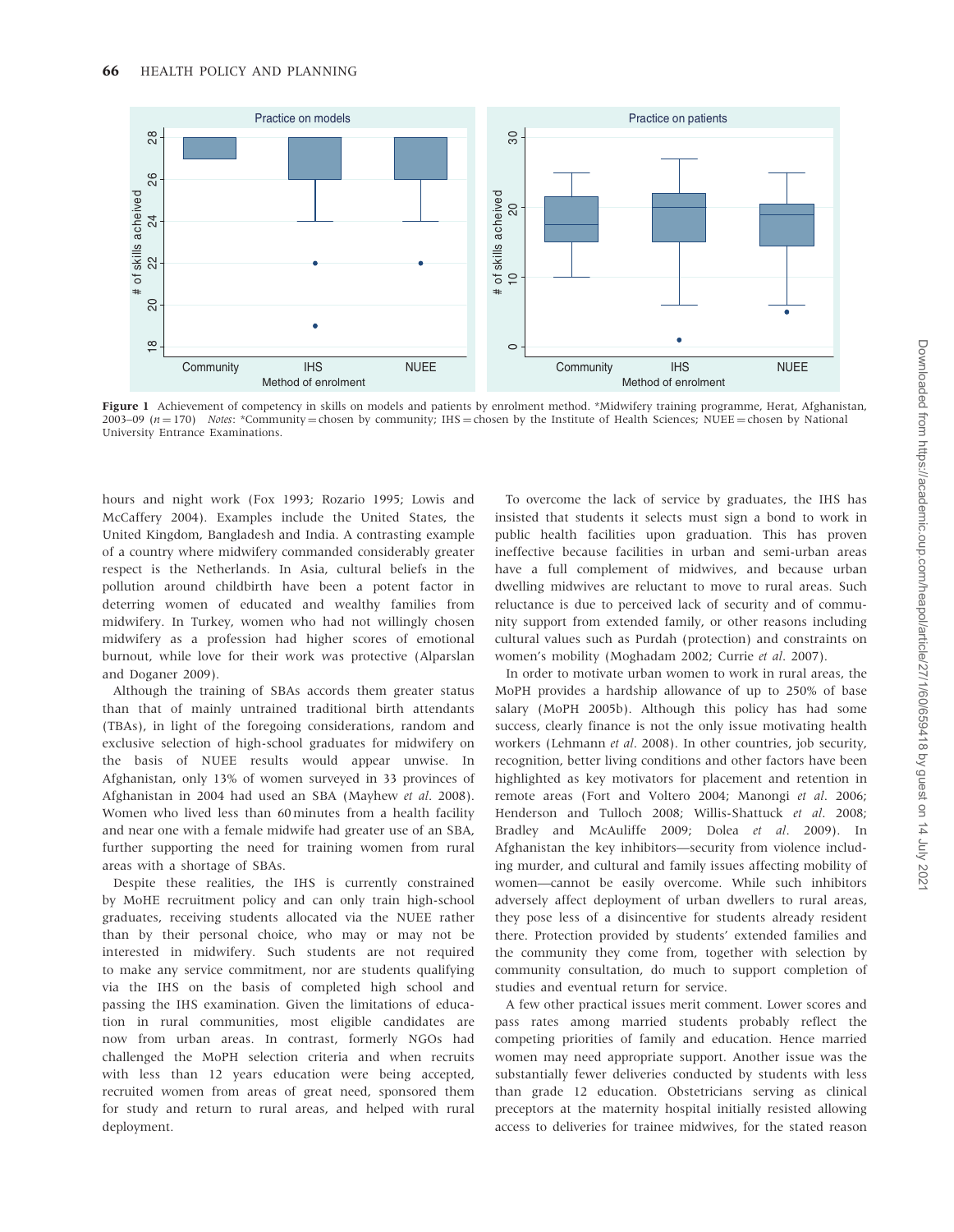that this placed patients at risk. Students perceived that such resistance particularly affected rural students, since their educational standards were assumed to be lower than for urban. Intervention by IHS staff has succeeded in changing obstetricians' attitudes. A subsequent decision to recruit additional midwife preceptors, who support student access to deliveries, also helped in removing this obstacle to student experience.

# Conclusion

Health workforce training and retention pose much greater challenges for females than males in Afghanistan, as compared with most other countries. The combination of a retrospective and a cross-sectional survey demonstrated that the challenges of recruiting trainee midwives for rural areas of Afghanistan can be addressed in a culturally appropriate and effective manner. Restricting access for midwifery training to high-school graduates has harmed a fundamental reason for such training, which is the provision of skilled obstetric care to all residents, not only urban. Furthermore, scarce resources including faculty time and donor funding are wasted on training excessive numbers of urban students who end up unemployed.

A collaborative approach between the MoPH and MoHE, recognizing both workforce requirements and educational standards, should best meet the obstetric needs of rural populations, including staffing for the MoPH. To address this, an appropriate proportion of rural students must be selected for training.

A sound extracurricular foundation programme to improve levels of general knowledge could be delivered to rural students prior to initiation of actual midwifery training. They should then be sponsored and supported throughout their education in a culturally sensitive environment conducive to studying and, for married women, family life. Clinical training sites should be reinforced educationally and financially, and directed by well-trained tutor-midwives. This would provide opportunities for students to assume practical clinical responsibilities with supportive supervision, ensuring availability and retention of an effective rural obstetric workforce. Sufficient numbers of students might then be enabled to not only obtain but also use midwifery knowledge and skills, thereby contributing to sustainable solutions for rural maternal health.

# Acknowledgements

I would like to thank the provincial health director, Dr Ghulam Sayed Rashed, and his team, namely Dr Hanifi, Dr Habib, Dr Taheri, Ms Aseya Hashemi, Dr Timory and Mrs Sharifi, for their sincere support to make this study a success. Special thanks go to Ms Pashtoon Azfar, the Afghan Midwife Association President, and to World Vision's staff for providing invaluable insight to the midwifery programme. Thanks to Dr Mohammad Reza Hayatbakhsh for assisting in analysis of the quantitative data, and to the midwifery faculty members and students for taking part in this study.

# Funding

Australian Aid for International Development (AusAID) provided funding as part of a scholarship to PI to travel to Afghanistan for data collection.

# References

- Alparslan O, Doganer G. 2009. Relationship between levels of burnout of midwives who work in Sivas, Turkey province center and identified socio-demographic characteristics. International Journal of Nursing and Midwifery 1: 19–28.
- Bartlett LA, Mawji S, Whitehead S et al. 2005. Where giving birth is a forecast of death: maternal mortality in four districts of Afghanistan, 1999–2002. The Lancet 365: 864–70.
- Bradley S, McAuliffe E. 2009. Mid-level providers in emergency obstetric and newborn health care: factors affecting their performance and retention within the Malawian health system. Human Resources for Health 7: 14.
- Currie S, Azfar P, Fowler RC. 2007. A bold new beginning for midwifery in Afghanistan. Midwifery 23: 226–34.
- Dolea C, Braichet JM, Shaw DM. 2009. Health workforce retention in remote and rural areas: call for papers. Bulletin of the World Health Organization 87: 486.
- Fauveau V, Sherratt D, de Bernis L. 2008. Human resources for maternal health: multi-purpose or specialists? Human Resources for Health 6: 21.
- Fort A, Voltero L. 2004. Factors affecting the performance of maternal health care providers in Armenia. Human Resources for Health 2: 8.
- Fox E. 1993. An honourable calling or a despised occupation: licensed midwifery and its relationship to district nursing in England in England and Wales before 1948. Social History of Medicine 6: 237–59.
- Henderson L, Tulloch J. 2008. Incentives for retaining and motivating health workers in Pacific and Asian countries. Human Resources for Health  $6: 18$ .
- Lehmann U, Dieleman M, Martineau T. 2008. Staffing remote rural areas in middle- and low-income countries: a literature review of attraction and retention. BMC Health Services Research 8: 19.
- Lowis GW, McCaffery P. 2004. Sociological factors affecting the medicalization of midwifery. In: van Tiejlingen E, Lowis GW, McCaffery P, Porter M (eds). A ''Cross Cultural Perspective'' in Midwifery and the Medicalization of Childbirth: Comparative Perspectives. Hauppage, NY: Nova, Science Publishers Inc, pp 5–43.
- Mahler H. 1987. The safe motherhood initiative: a call to action. The Lancet 1: 668–70.
- Manongi R, Marchant T, Bygbjerg IC. 2006. Improving motivation among primary health care workers in Tanzania: a health worker perspective. Human Resources for Health 4: 6.
- Mayhew M, Hansen PM, Peters DH et al. 2008. Determinants of skilled birth attendant utilization in Afghanistan: a cross-sectional study. American Journal of Public Health 98: 1849-56.
- Moghadam VM. 2002. Patriarchy, the Taleban, and politics of public space in Afghanistan. Women's Studies International Forum 25: 19-31.
- MoPH. 2002. National Health Resources Assessment. Kabul, Afghanistan: Ministry of Public Health.
- MoPH. 2005a. National Policy on Midwifery and the Accreditation of Midwifery Education Programs in Afghanistan. Kabul: Ministry of Public Health.